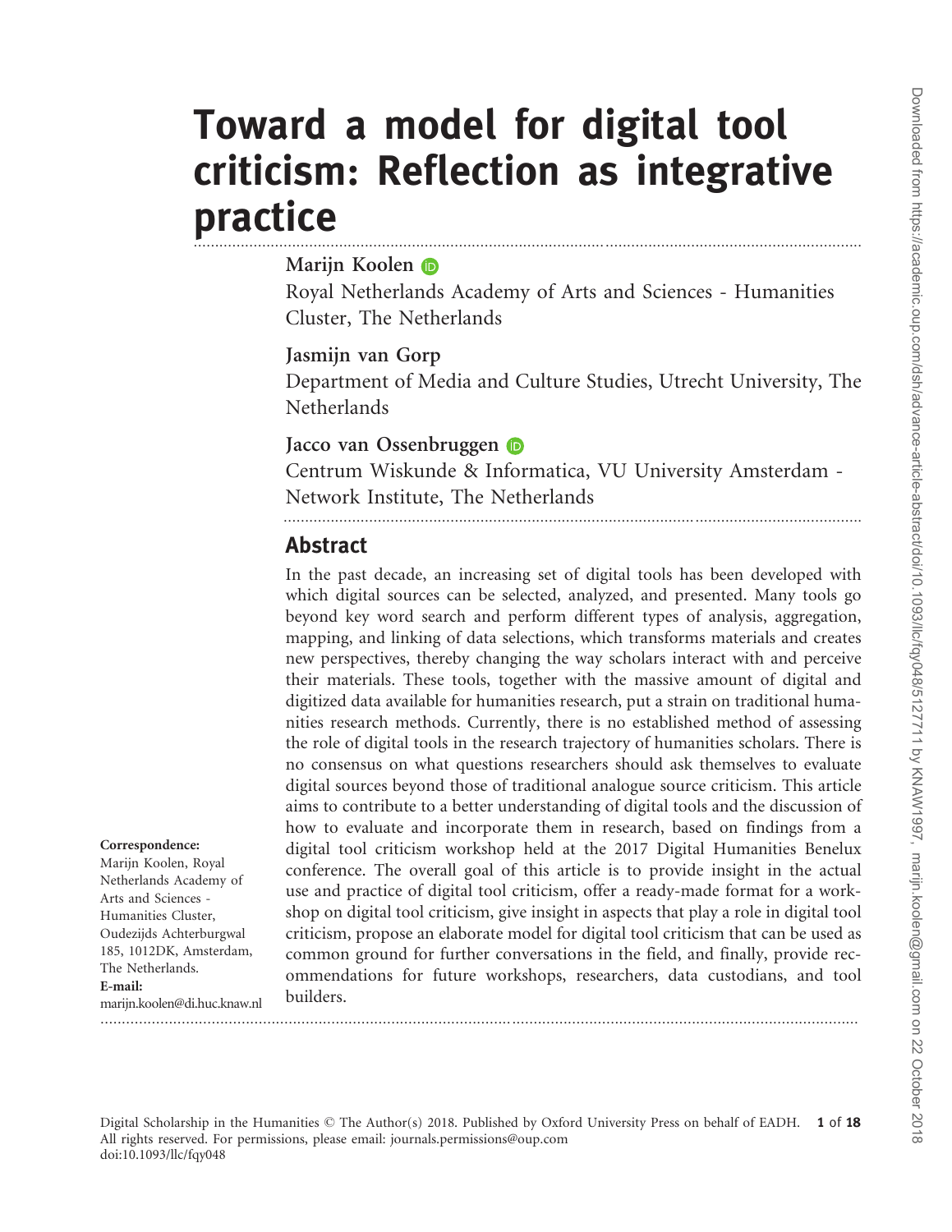# 1 Introduction

In the past decade, an increasing set of digital tools has been developed with which digital sources can be selected, analyzed, and presented. Many tools go beyond key word search and perform different types of analysis, aggregation, mapping, and linking of data selections, which transforms materials and creates new perspectives, thereby changing the way scholars interact with and perceive their materials. These tools, together with the massive amount of digital and digitized data available for humanities research, put a strain on traditional humanities research methods. Currently, there is no established method of assessing the impact of the digital tools deployed in a specific digital research trajectory. There is no consensus on what questions researchers should ask themselves to evaluate digital sources beyond those of traditional analogue source criticism.

While source criticism is common practice in many academic fields, the awareness for biases inherent in digital tools and their influence on research tasks needs to be increased. When it comes to the criticism of data or sources, source criticism is an established method for historians and humanities scholars. The literature in the humanities on source criticism is primarily aimed at analogue research, but not yet up to date with digital research in the heritage domain. Lara Putnam describes the shift from consulting analogue archives to key word searching digital archives [\(Putnam, 2016\)](#page-16-0). Current methods in historical research in physical archives are shaped around leafing through large volumes of materials to identify documents of relevance, with two important consequences. First, the scholar is confronted with the large number of unrelated materials that demonstrates the relative importance of their topic. Second, they are made more aware of what other related and unrelated topics were competing for attention at the time. This prompts the question of how scholars can use digital tools to get a similar understanding of a topic's relative importance and connections with other topics in a digital archive.

Moreover, many digital tools allow scholars to transform, aggregate, count, classify, link, and visualize

the underlying data. With these modeling steps, they further change the materials they are studying. There is as yet little common understanding within and across humanities disciplines of how these steps affect the relation between research questions and materials and how these activities differ from traditional practice in terms of interpreting and contextualizing digital data. Some scholars [\(Gibbs and Owens, 2013;](#page-16-0) [Underwood, 2014;](#page-16-0) [Giuliano, 2017](#page-16-0)) have pointed out the importance of reporting on these parts of the research process to start conversations around how to incorporate them in humanities research. This article aims to contribute to a better understanding of digital tools and the discussion of how to evaluate and incorporate them in research, first by reporting on two experiments held during a workshop at the 2017 DH Benelux conference<sup>1</sup> with participants of different Digital Humanities backgrounds, and, second, by synthesizing the theoretical background of the workshop with a review of relevant literature and an analysis of the workshop outcomes. We aim to formulate a set of assessment criteria (or building blocks for the conceptualization) of digital tool criticism. At the workshop we invited the participants to experiment with tools and explicitly asked them to question and criticize the tools at hand. The overall goal of this article is to provide insight in the actual use and practice of digital tool criticism during the workshop and more specifically:

- (1) Offer a ready-made format for a workshop on digital tool criticism, including assignments, tools, and methods for analysis, that can be reused for training and education (cf. Section 3)
- (2) Give insight in all aspects, both reported during the workshop and deriving from our own discussions, that play a role in digital tool criticism (cf. Section 4)
- (3) Propose an elaborate model for digital tool criticism that can be used as common ground for further conversations in the field (cf. Section 5)
- (4) Provide recommendations for future workshops, researchers, data custodians, and tool builders (cf. Section 6)

Different disciplines may use different methods and may evaluate and reflect on digital tools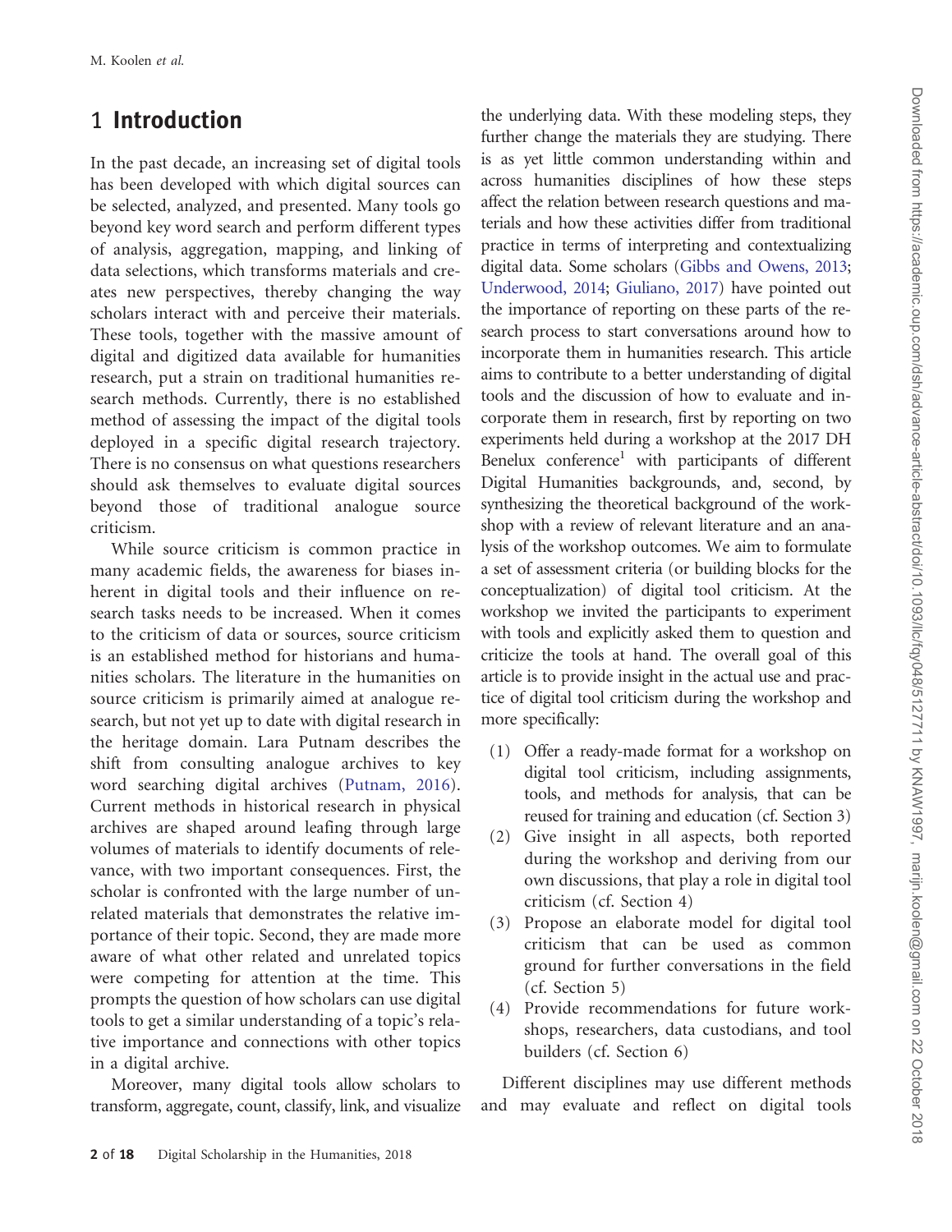differently, so there may not be a single common understanding of how digital tools fit in scholarly practice. But we think that a workshop with participants from diverse disciplines, working on the same semi-structured assignments, openly discussing their findings and reflections, and focusing on the exploratory phase in which scholars design their research around questions, materials, and methods, is a good starting point for developing meaningful and shareable ways of doing digital tool criticism.

## 2 Literature on Digital Tools and Their Impact on Research

In information science, research practices of humanities scholars have been often object of research. The research cycle of social sciences is characterized by [Bhattacherjee \(2012\)](#page-16-0) and [Kendall \(2012\)](#page-16-0) as proceeding in a linear fashion, while [Marshall and](#page-16-0) [Rossman \(2010\)](#page-16-0) describe the research cycle in the humanities as an iterative process that continuously revisits all phases. Bron et al[. \(2016\)](#page-16-0) distinguish three research phases in media studies research: exploration, contextualization, and presentation. In our conceptualization of digital tool criticism, it is important to relate the tools and assessment criteria to the phase of research.

If we look at the literature on digital tool criticism, the majority of it can be situated at the first phase of research: exploration. Most of the literature that discusses the use of digital tools in humanities scholarship focuses on search interfaces around digital collections. Timothy Burke lists a number of recommendations for scholars to guide their discovery and exploration in digital collections [\(Burke, 2011](#page-16-0)). In the exploratory phase, they should exploit the quick responses of key word search systems to rapidly iterate through multiple key word searches, with which they can explore the viability of the collection and the search interface for their research. For this initial phase, simple interfaces should be preferred over advanced interfaces, as the latter require some expertise of the collection, how it is structured and how the search system makes use of that structure to organize search results. Scholars should consciously develop heuristics to evaluate and make sense of search results lists and develop strategies to gather sets of key words. We follow this recommendation, by requesting our participants to take notes during their research practice. Another aspect according to [Burke \(2011\)](#page-16-0) is assessing the quality and authority of found results, which touches on source criticism, but through the lens of digital tools. In our workshop we explicitly asked participants to reflect on this relation between tool and source criticism.

[Huistra and Melink \(2016\)](#page-16-0) provide a critical discussion of full-text searches on historical newspaper archives, specifically the Dutch National Library's newspaper database, and offer three recommendations on how to conduct different types of searches to achieve different types of goals. They formulate as advice that scholars to keep track of and report the steps they took to select their sources, including which search tools were used, and which queries and filters, to retrieve those sources. Moreover, they write that scholars should discuss these steps with colleagues across disciplines to reach a better understanding both of how these digital technologies influence their research practice and how they can or should adjust their practice when incorporating these tools. This recommendation is incorporated in our workshop format by bringing together researchers with different backgrounds.

Although search may seem a well-understood finding aid, there are many subtleties that scholars should take into account and introduces experimentation as important element of the research process [\(Gibbs and Owens, 2013](#page-16-0); [Underwood, 2014](#page-16-0)). [Gibbs](#page-16-0) [and Owens \(2013\)](#page-16-0) argue that scholars should make their data interactions transparent to explain how these interactions contribute to making sense of the historical record. Key word searches are effective finding aids, but many digital archives and libraries offer additional sense-making tools to get a better understanding of what a digital corpus contains and does not contain and how it is structured, with which scholars can critically evaluate the archive as a whole. These can be indices of topics, persons or periods, faceted classifications based on various metadata fields, timeline visualizations, and documentation that provide details on selection criteria, data formats, and search functionalities.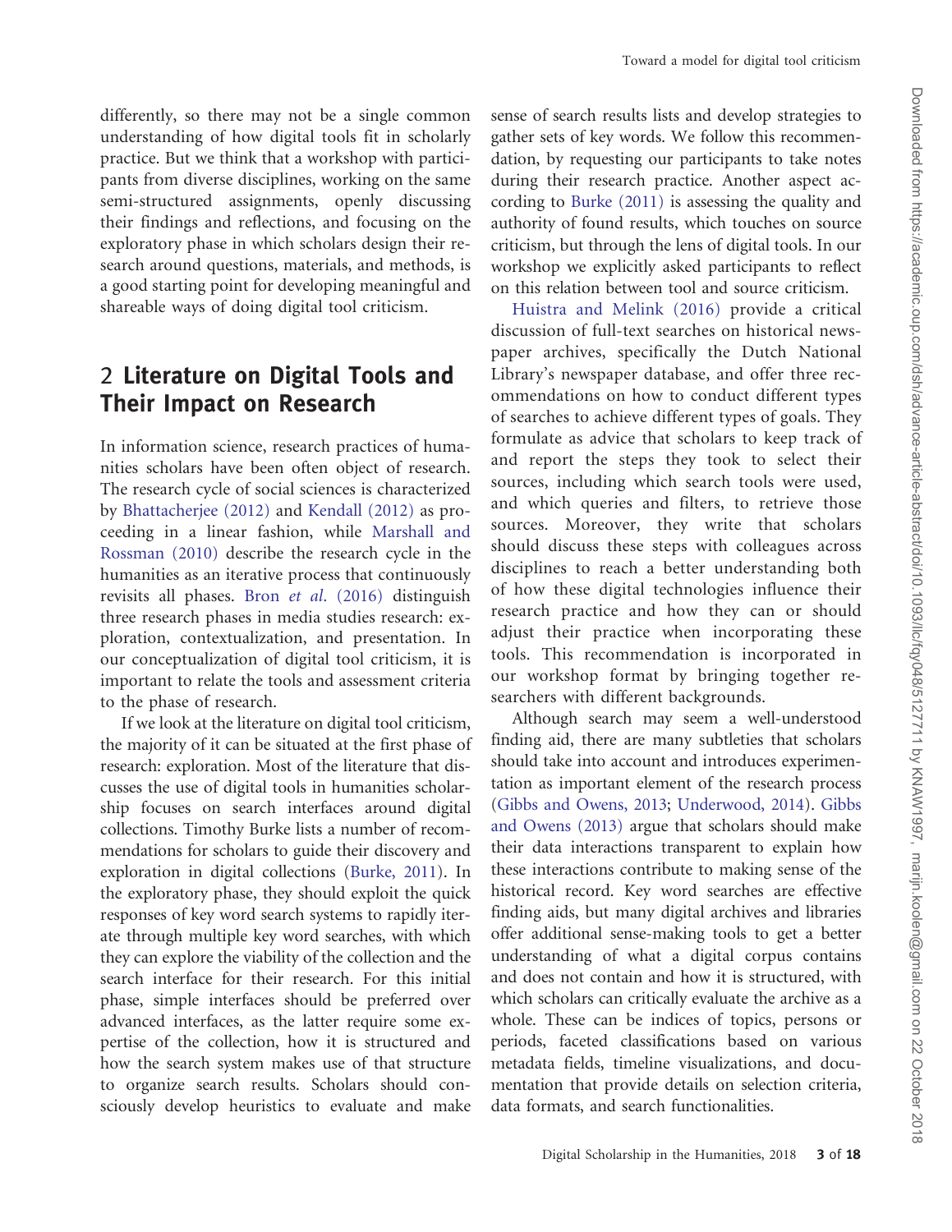[Giuliano \(2017\)](#page-16-0) argues a move toward recognized methodologies for digital sport history. 'For every affordance the personal computer could offer, as many problems and limitations would be introduced to the practice of research' (p. 147). Similar to [Gibbs and Owens \(2013\),](#page-16-0) she mentions experimentation with digital tools as an important part of digital scholarship. She illustrates this with an example of using text mining on digital archives of 19th-century newspaper. Automatic sentiment analysis using algorithms trained on modern social media data such as tweets, blogs, and online user reviews might give unusable results. Adjusting the algorithms by training on 19th-century newspaper articles or trying different algorithms that better fit that genre of texts constitutes a form of experimentation that Giuliano considers a core activity (p. 154). We incorporated this recommendation in the workshop by having experimentation as main format.

In 'Confronting the Digital', Tim Hitchcock argues that the digital makes sources different, and there is a need for more than 'being explicit about our use of key word searching—it is about moving beyond a traditional form of scholarship to data modelling and to what Franco Moretti calls ''distant reading''' ([Hitchcock, 2013,](#page-16-0) p. 19). Data modeling is an intellectual activity to determine what elements the data consist of and what these elements represent. When searching through digital collections, scholars should be aware that data modeling has already taken place to make sources searchable, such as indexing of words and phrases for full-text search, or decisions about what to do with metadata that is missing, incomplete, or uncertain such as 'circa 1960'.

But scholars also add further layers of data modeling when using digital tools to aggregate, link, and visualize data. In Exploring Big Historical Data: The Historian's Macroscope, [Graham](#page-16-0) et al. [\(2015\)](#page-16-0) discuss several tools and techniques to analyze large data sets to extract aggregated information that is hard to see by reading and searching. Examples are algorithmic topic modeling to identify what the major topics are in a set of textual documents and which documents cover which topics, or network analysis of how people, places, or topics mentioned in metadata records are connected to each other through co-occurrence. To interpret this aggregated information in a meaningful way, scholars need to consider the process by which it was generated, the selection of sources that were included or excluded in the analysis, and how the algorithm determines when chunks of data in different documents refer to the same thing. This is regardless of whether they did the aggregation themselves or used information previously aggregated by some tool. Reflecting on the choices that were made for identifying elements of interest in the data (such as topics, key words, or person names) and what alternative choices are possible can help scholars to consider how the actual choices focus the analysis on certain aspects and push others to the background. In our workshop we explicitly asked participants to take these choices into account in assessing their use of tools.

Research by Bron et al. [\(2016\)](#page-16-0) has shown that humanities researchers refine, leave out, and change their research questions based on the availability of data and transparency of tools:

Due to the abundance of material that seems to be available, at first sight a researcher may think that a particular research question can be answered. [...] Another factor are the tools used to gather material. These often lack transparency in terms of how documents are retrieved in response to search terms, which part of a collection is indexed, and which preprocessing steps have been applied, for example, exclusion of a particular field a researcher expected to be present (Bron [et al.](#page-16-0), [2016](#page-16-0), p. 1553).

This aspect of changing and refining research questions based on tool and data limitations was chosen as a focal point of the workshop assignments, to encourage participants to reflect on this part of the research process.

## 3 Format of the Workshop

#### 3.1 Theoretical working definitions

As first part of the workshop, we provided the participants with a shared theoretical framework. The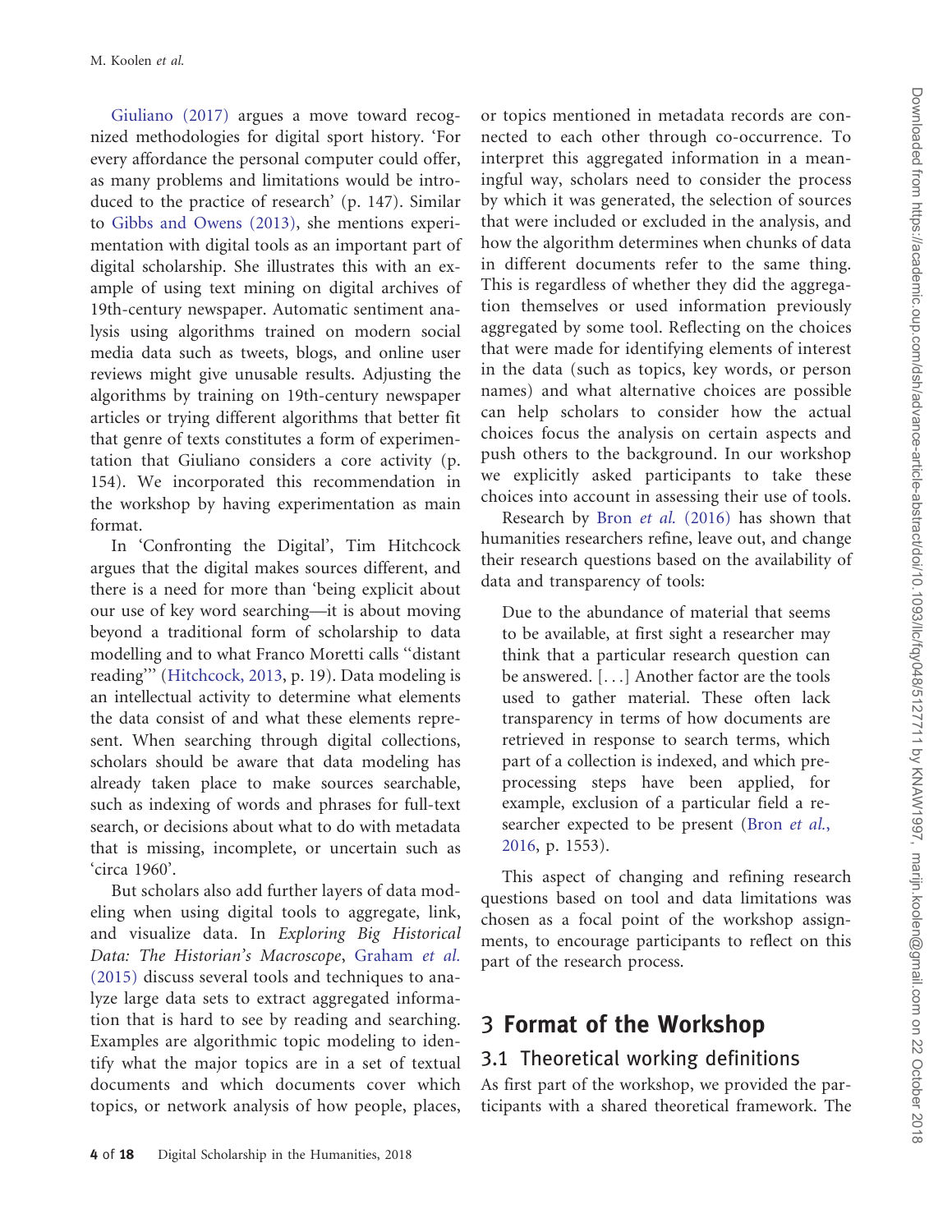<span id="page-4-0"></span>slides are available online. $2$  We are aware that we primed the participants in providing working definitions. We do believe, however, that it is important to start with a common understanding of concepts to be able to criticize them and deconstruct them during the experiments and the discussion session.

In the workshop, we focus on the exploratory phase of the research process, in which researchers are determining their goals, shaping their research questions, and gathering their materials. To help participants in framing this phase, we let the participants read a text by [Owens \(2014\)](#page-16-0) as preparation for the workshop. Trevor Owens argues that researchers can develop their research designs from different starting points, which can be one or more research questions, a collection of research materials, a set of preferred methods, or a specific conceptual framework. The adoption of digital tools affects many aspects of the research, including the research questions, the selection of materials to study and analyze, and the methods employed to study them. Regardless of where the researcher starts, these aspects influence each other, such that making choices to adopt certain methods may prompt the researcher to modify their research questions and materials, and changing the question forces them to reconsider which conceptual frameworks and methods are appropriate. Digital tools mediate between method and materials, such that choosing a specific tool affects what methods are appropriate and what form of materials or data can be used as input for the tool. Indirectly, tool choice thereby affects the research questions and conceptual frameworks. Vice versa, choices in materials, methods, and questions affect what tools are appropriate. In practice, the research design and choices are made interactively and iteratively as the researcher explores different ways in which the available materials, methods, and tools can be brought together into a coherent and appropriate design.

Owens adopts the research design model from [Maxwell \(2013\)](#page-16-0) that connects five elements of research design: questions, materials, methods, conceptual framework, and validity (see Fig. 1). Note that tools are not explicitly mentioned in Maxwell's framework. They are related to, but not the same as, research methods. Methods are modes of inquiry,



Fig. 1 An interactive model of research design, as developed by [Maxwell \(2013\)](#page-16-0)

and tools afford certain modes more than others, so choosing a tool requires reflection on how it affords a method appropriate for a research question. For a certain method there may be multiple tools that are appropriate, to varying extents. Similarly, the data that are used in the inquiry should fit its mode. For the purpose of digital tool criticism, therefore, we provided the participants with a new model [\(Fig. 2](#page-5-0)). According to us, it is useful to include data and tools as additional aspects of the framework, which are directly connected to methods in an interdependent network. We also added 'researcher' to the model to encourage the participants to reflect on their own role and the role of their peers in the research process.

Besides the theory of Owens and the two models, we also provided the participants with a working definition on 'source criticism' as hookup for the demarcation of tool criticism.<sup>3</sup> Source criticism is a method or approach common in the humanities and specifically in historical research for evaluating information sources (cf. [Fickers, 2012](#page-16-0)). Internal source criticism focuses solely on the content of the text itself and excludes external aspects. External source criticism, on the other hand, focuses on the metadata of the text, i.e. contextual aspects. Fickers posits five basic questions that are essential for historical source criticism: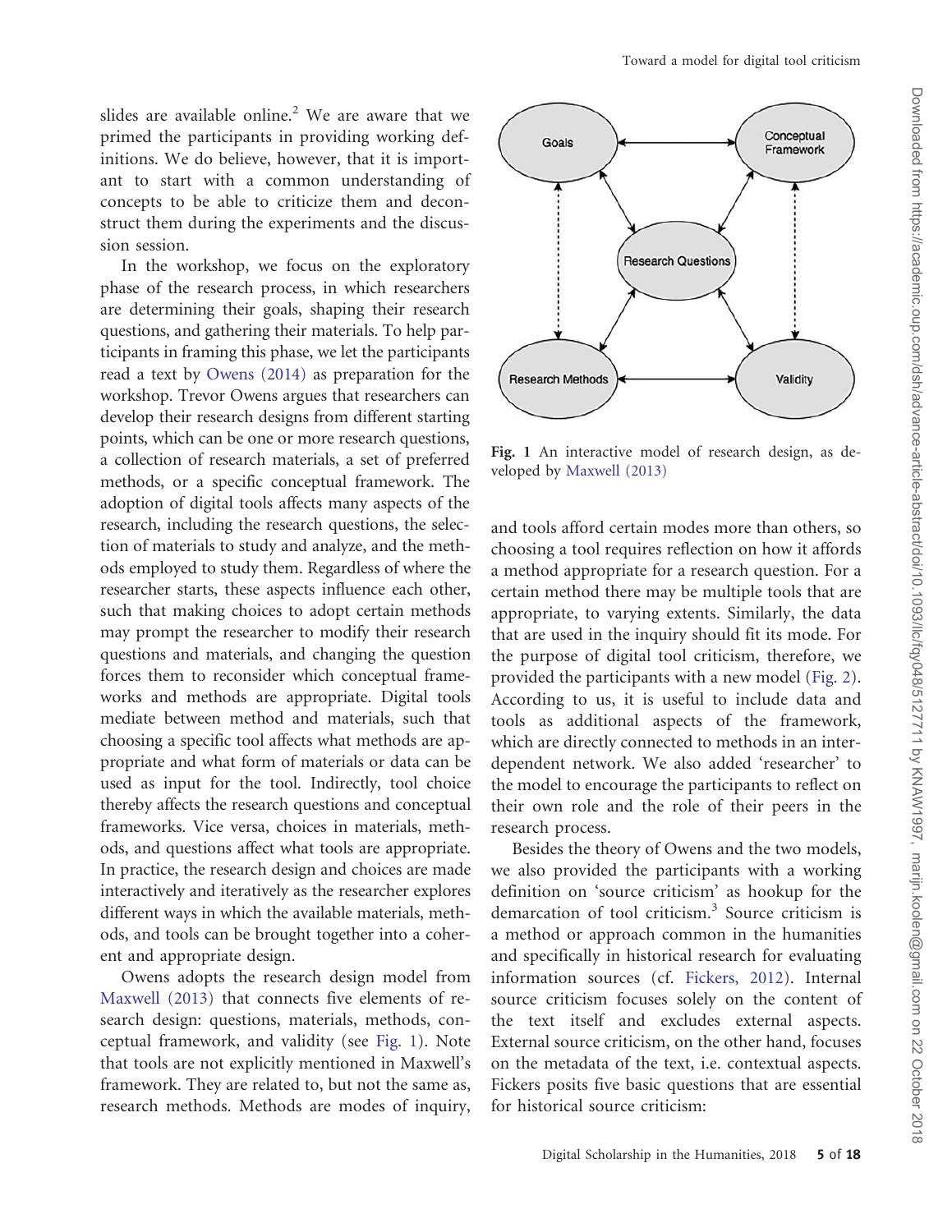<span id="page-5-0"></span>

Fig. 2 A model of interdependent concepts of digital tool criticism as made by us and presented to the workshop participants

- Who created the text?
- What kind of document is it?
- Where was it made and distributed?
- When was it made?
- Why was it made?

We argue it is important to also address the open question whether 'digital' source criticism is different from 'analogue' source criticism and in what way. The same basic questions can be asked of digital sources, whether these sources were born digital or were digitized versions of analogue sources. Tool criticism adds a question for source criticism to the list of five, namely: How was a (version of a) source made? This question can be translated into questions about the tool itself:

- Who made the tool?
- What kind of tool is it?
- When was it made?
- Why was it made?
- $\blacksquare$  How does the tool function?

This prompts further questions, such as: What makes digital tool criticism different from digital source criticism? And to what extent are digital tool criticism and digital source criticism entangled? We added that when thinking about why a tool was made and what it was developed to do, it is

important to take into account that it can be and often is used for other things than it is intended purpose.

Before discussing the methodology of the workshop, we also provided a working definition for digital tools. Tools can be studied and evaluated from different perspectives: as research instruments, as methods, and as platforms. In the workshop, we equated the concept of digital tool with that of computational tool. This can be a tool which is available and used online; that is, the computations are performed remotely on a server that hosts the tool, not locally on the researcher's own computer. A tool can also be software installed locally (such as Excel or Gephi). More specifically, we used the working definition by [van Eijnatten](#page-16-0) et al. (2013):

Digital tools are used in opening up, presenting, and curating textual and multi-media sources, in heuristic techniques of retrieval and accumulation of digitized data, in data analysis, in various forms of visualization and in enhanced and multi-media publications of research results'.

This working definition proved to be a fruitful one, as it fits our perspective to link tool criticism to stages of humanities research in the heritage domain.

#### 3.2 Experimental setup

We based our experimental setup on recommendations in the existing literature, as elaborated in Section 2. To investigate how tools affect the exploratory phase of research (Bron et al.[, 2016](#page-16-0)), we chose a flexible experimental setup in which participants could start from any of the aspects mentioned in [Fig. 1](#page-4-0) and work out a research design that has a research question, a method of investigation and a set of digital sources and tools to investigate.

We wanted the participants to investigate and reflect on the role and impact of digital tools during the exploratory phase, both in establishing a research question and in the selection of digital sources to be used in addressing that research question. Therefore, we ran two short experiments covering different steps in the exploratory research phase, in which participants worked in small groups, and wrote down the steps, choices taken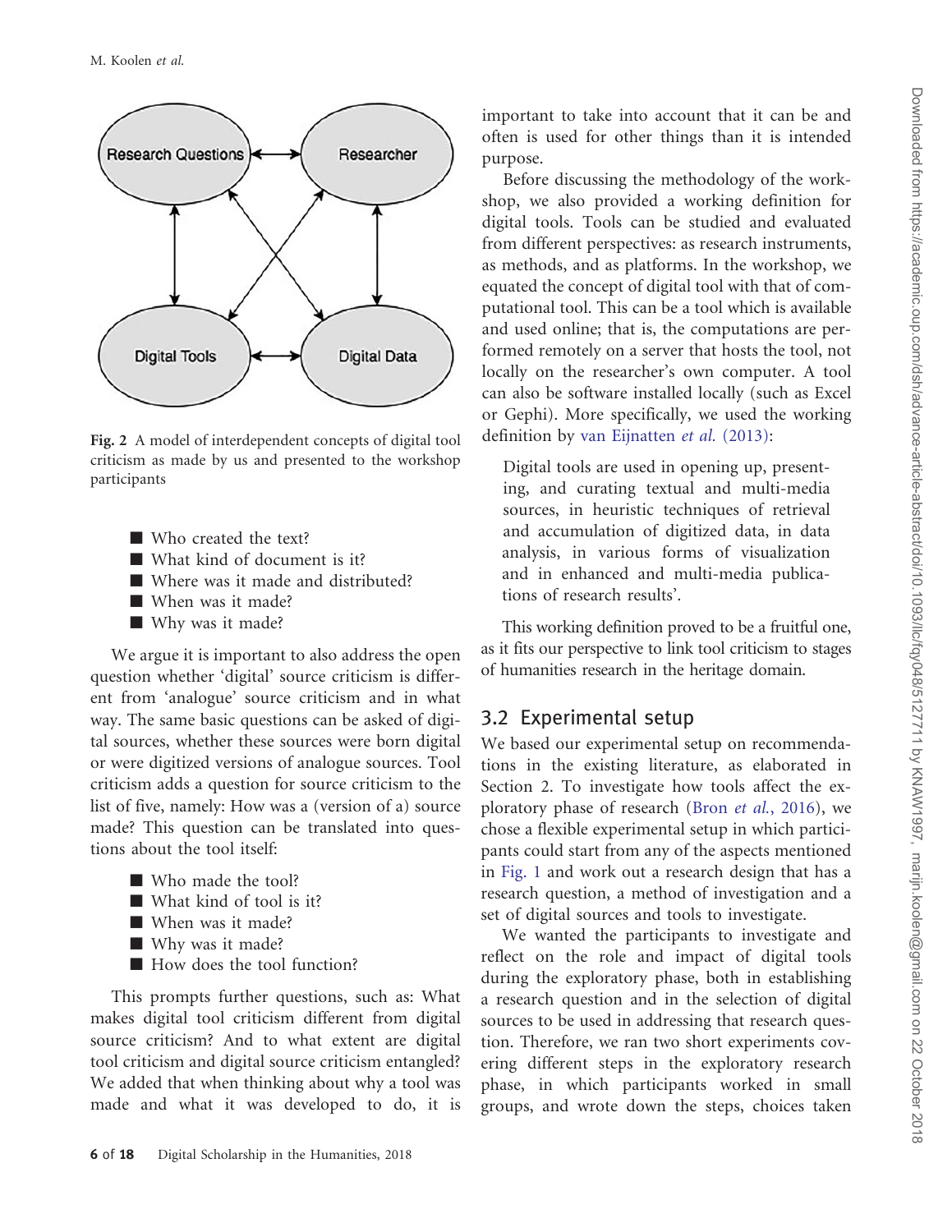and their findings. In the first experiment they explored data sets and tools to establish a research question, in the second to select appropriate digital data and tools for their research questions. We also decided to have a single research theme that participants were encouraged to adopt to give direction to their exploratory research steps, so that they could compare their findings relatively easily. The topic/ theme was 'migration in Europe', although they were allowed to ignore this theme and choose their own.

In each part of the experiment, we asked to participants to keep a logbook of their research process, in which to keep track of the chosen goals, framework, questions, methods, and their validity during the experiments. We provided them with post-it notes and a Google Document per group to write down any questions they had about the tools and data sets they used, as well as any reflections and insights. We advised them to appoint one person to log considerations, choices, questions, and observations. Participants could take screenshots and photos to document their research process. We also encouraged participants to talk out loud and discuss with each other during this process.

We asked participants to think during the experiments about the following questions, related to Fickers' five Ws:

- Which tools do you use, and why? When do you switch, and why?
- What type of use was the tool intended for?
- Who is the intended audience or user group of a tool?
- What should you know about a tool w.r.t. the access, presentation, and transformation of data?
- Do digital tools change our research, and if so, how? in shaping research questions, in selecting or analyzing materials?
- To what extent can digital source criticism and digital tool criticism be separated?

After both experiments, participants were asked to analyze their written notes and post-it notes and to create a simple poster to present to the other groups. Specifically, we asked each group to address the following questions. What are most important questions on specific tools and tool use? What are

important considerations, reflections, and insights? How did the tools you used influence or steer your exploration and analysis?

#### 3.2.1 Data and tools

We introduced a limited number of digital tools to give participants an idea of what is available and to ensure that there was some overlap in the tools used by multiple groups of participants so we could compare experiences. Again, participants could choose other tools as well so as not to constrain their explorations.

In the workshop we focused on online digital heritage collections, which are many and diverse, and for which different types of tools are available, both tools that are specific to individual collections and tools that are generic and can be used on many different collections. We provided a list of current tools, both generic tools in which data can be imported, and tools that are tied to and built around specific data sets.

Tools for specific data sets:

- Cultural heritage
	- $\circ$  Europeana ([https://www.europeana.eu/\)](https://www.europeana.eu/): A digital platform giving access to heritage collections from more than 3,000 European heritage and memory institutions.
	- $\circ$  European Library ([http://www.theeuro](http://www.theeuropeanlibrary.org/)[peanlibrary.org/\)](http://www.theeuropeanlibrary.org/): Gives access to the digital collections of forty-nine national libraries in Europe. Users can search through 200 million metadata records and over 24 million pages of full-text content.
- $\bullet$  Broadcast media
	- $\circ$  EuscreenXL (EU) [\(http://euscreen.eu/\)](http://euscreen.eu/): Gives access to European audiovisual heritage, with over 1 million metadata records and over 60,000 media items.
	- $\circ$  Delpher newspaper collection (NL) [\(https://](https://www.delpher.nl/) [www.delpher.nl/\)](https://www.delpher.nl/): A faceted search interface for a range of collections of the National Library of The Netherlands, including 88 million newspaper articles of the Dutch historical newspaper archive, digitized books and journals, and radio bulletins.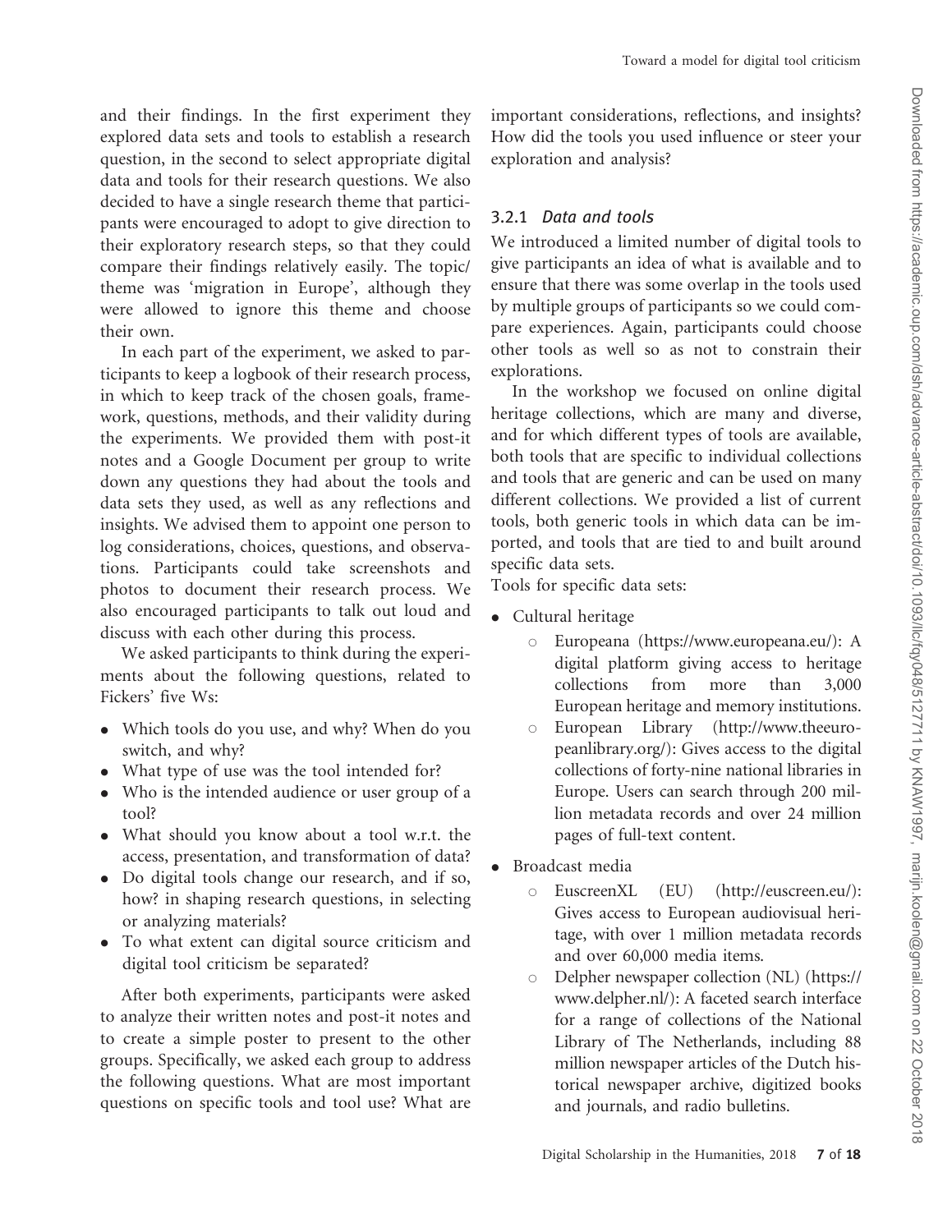- $\circ$  AVResearcherXL (NL) ([http://avre](http://avresearcher.clariah.beeldengeluid.nl/)[searcher.clariah.beeldengeluid.nl/\)](http://avresearcher.clariah.beeldengeluid.nl/): A comparative search tool that gives access to the Dutch television and radio archive of The Netherlands Institute for Sound and Vision and the Dutch historical newspaper archive offered by the Delpher tool described above. The tool offers two search boxes, so users can compare queries. Each search box is connected to its own search results list and to a combined timeline view that shows the number of search results per year for the two queries.
- Politics:
	- Parliamentary debate search (PDS) ([http://](http://search.politicalmashup.nl/) [search.politicalmashup.nl/\)](http://search.politicalmashup.nl/): A faceted and structured querying interface on top of archives of parliamentary debates from seven European countries. Users can narrow the search by political party, party member, and analyze search results through a number of visualizations and aggregations, such as word clouds and timelines.
	- Talk of Europe (ToE) ([http://www.talkofeu](http://www.talkofeurope.eu/data/)[rope.eu/data/](http://www.talkofeurope.eu/data/)): A platform for querying a Linked Data representation of the same parliamentary debates described above. Users can search the collection using SPARQL queries and download result sets for further analysis in other tools.
	- $\circ$  Migration Flows—Europe [\(http://migra](http://migration.iom.int/europe/)[tion.iom.int/europe/](http://migration.iom.int/europe/)): A platform that visualizes European data on migration on a geographical map, including migrant registrations, transit routes and relocations, and a map of migrations offices. The site also gives access to the statistical reports on which the visualizations are based.

#### Generic tools:

- Voyant Tools (<https://voyant-tools.org/>): An online text analysis tool in which users can create a text corpus by uploading documents or providing lists of URLs. The tool parses the text of documents and offers a range of statistical tables and visualizations for analysis.

- $\bullet$  OpenRefine (<http://openrefine.org/>): A desktop application in which users can upload tabular data and perform data cleaning and aggregation. The tool keeps track of the steps taken, so users can see how a particular view on the data was reached and repeat those steps as a recipe on similar data.
- $\bullet$  Digital Methods Initiative Tools [\(https://wiki.](https://wiki.digitalmethods.net/Dmi/ToolDatabase) [digitalmethods.net/Dmi/ToolDatabase](https://wiki.digitalmethods.net/Dmi/ToolDatabase))
- $\bullet$  Digital Research Tools Directory ([https://dirtdir](https://dirtdirectory.org/)[ectory.org/](https://dirtdirectory.org/)): A directory of digital tools that organizes a long list of research tools by type of access and use.

In addition, we encouraged participants to use any tools they know well, such as MS Excel and Google Spreadsheet.

### 3.2.2 Participants

Participants worked collaboratively in small groups, so that they could share their experiences, ideas, and questions regarding data and tools. The workshop was attended by nineteen participants. After a short introduction about the workshop, each participant introduced themselves and described their background, experience, and expectations. The group was very heterogeneous, representing many humanities disciplines (historical sciences, media studies, literary studies, linguistics, and (digital) heritage) and library and information science. Some had little experience with digital tools and digital research, others had years of experience with many different tools and methodologies. The nineteen participants split up into six groups, five groups of three participants each and one of four participants.

#### 3.2.3 Method of analysis

Each group kept notes of their explorations in a Google Document, so it is possible to compare how different groups develop their research questions and how they choose their methods of analysis and make data and tools selections. To analyze the research process in terms of these activities, we categorized phrases in the participants collaborative notes for five aspects, and color-coded the phrases with different colors for the aspects: Research Question (blue), Method (red), Data (green),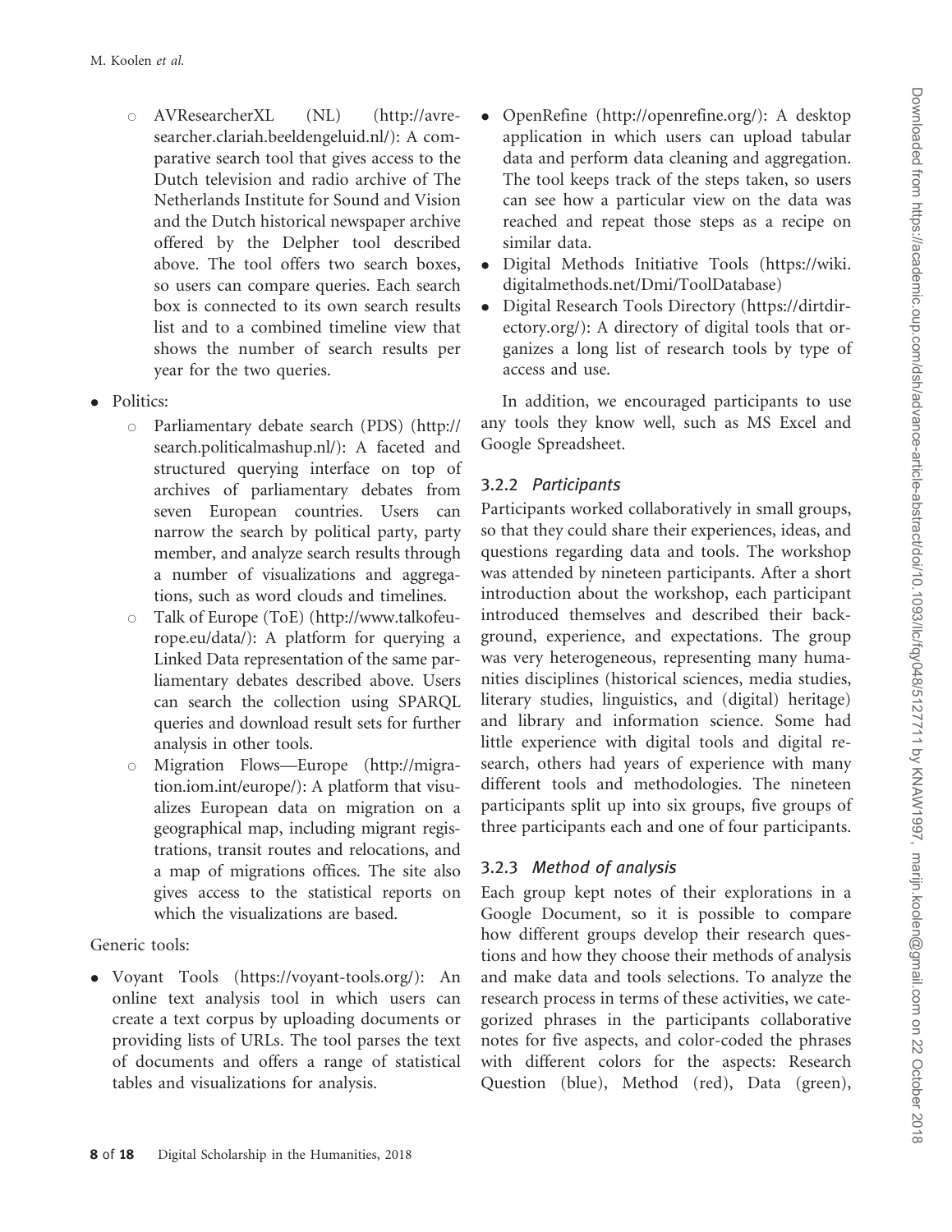Tools (pink), and Reflection (yellow). To visually analyze how groups shift between these aspects, we created versions where we removed white space to collect the notes of a group on a single page. This offers a form of distant reading of these notes that reveals patterns that might otherwise go unnoticed. We call these visualizations 'research-processvisualizations'.

## 4 Results

#### 4.1 General trends in research processes

We observed that groups interpreted the notetaking process differently, with some groups writing down each step in exploring and reflecting in chronological order, while others summarized at the end of each experiment. Even when taken these procedural differences into account, the notes show some interesting patterns. [Fig. 3](#page-9-0) shows the color-coded notes of the six groups.

First, the amount of text devoted to critical reflection (yellow) differs from group to group. It dominates the notes of Group 5 and is almost absent in Group 6. Also, the focus of the discussions around the research topic (blue) is remarkable. Given the two parts of the workshop, with establishing a research question as the explicit task in the first part, one would expect the most blue-coded phrases in the top half of the notes. This is indeed the case for Groups 1, 2, and 4, but it is clearly in the middle of Group 5 and in the second half of the notes of Groups 3 and 6. This observation is in line with Maxwell's claim that the formation of a research question is an iterative process influenced by multiple aspects of the research design (see [Fig. 1\)](#page-4-0). We also observed that since many data sets are only available through a specific tool, discussions about data (green) are often mixed with discussions around the associated tool (pink). This observation also supports the idea that digital source criticism and digital tool criticism are hard to separate. Likewise, the functionality of a tool (pink) is often discussed in terms of the research method (red), to the extent that the two become hard to distinguish. This corroborates our earlier claim that tools mediate between data and methods. In some cases it is clear that participants are discussing specific aspects of a tool, such as what features it has or does not have or to what extent they are configurable. In other cases, they are talking about a method of analysis in general without considering specific types of tools. But in many parts of the notes these aspects blend into each other. This demonstrates that tool and method clearly are interdependent but should be considered separate aspects in a model of digital tool criticism, as we will elaborate on in Section 5.

#### 4.2 Impact of data and tools on research question refinement

The first task given to the six groups was to refine the given theme 'migration in Europe' into a more specific research question. As first steps in this exploratory phase, all participant groups use rapid searches to establish whether a given data set or tool is suitable for a certain line of inquiry and iteratively adjusted questions, tools, and data selections until they are aligned enough to warrant further exploration in a specific direction. Once they had established a fruitful direction, they use the same strategy 'to rapidly test and refine questions and hypotheses' ([Solberg, 2012,](#page-16-0) p. 64).

Group 1 started with questions around a chosen topic of interest, and then looked for About pages of tools to see which ones give access to the data required for these questions. Having found that the PDS and ToE tools give access to recent materials and promising results based on an initial key word search, they try several related key words to get a feel for the extent of the relevant data. Their overall research goal, 'Compare discussion of migration in broadcast media and in European parliamentary debate speeches 1990-2014', was formulated relatively early in the process and formulated in terms of the corpora of the investigated tools.

Group 2 investigated perception and stereotyping of immigrants and refugees by different political parties and used key word searches initially to establish which historical periods best fit this investigation. Once they focused on a specific period, from the Geneva convention in 1951 until 1994 (as more recent newspapers were not available due to copyright), they used 'pearl growing' [\(Drabenstott, 2001](#page-16-0);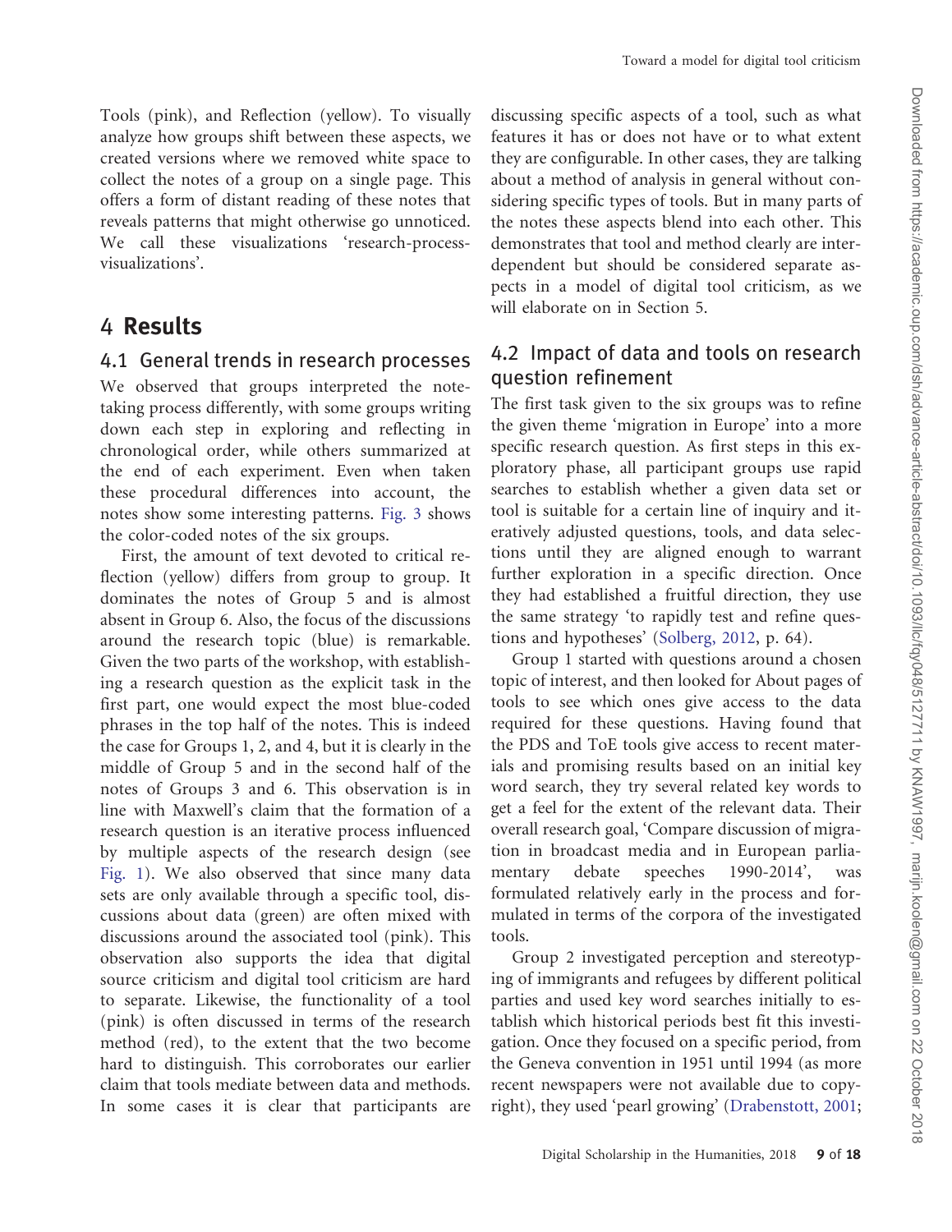<span id="page-9-0"></span>

Fig. 3 Research-process-visualizations: research process notes of the six groups, color-coded by research aspect. The numbers on the left of the images correspond to the numbers of the groups

[Yakel, 2010\)](#page-16-0) or what [Burke \(2011\)](#page-16-0) calls 'keyword harvesting' as a manual form of topic modeling, to investigate the evolution of terminology around the main topic.

This is also reflected in central role terms play in the research question formulated by this group: 'In which ways do the terms that are used in newspapers and parliamentary debates to describe immigrants and refugees from distinct nationalities evolve between 1970 and 1990?'.

Group 3 started with the tool AVResearcherXL, which gives access to two collections, a Dutch radio and television archive, and a Dutch newspaper archive. It allows users to run two key word queries side by side, either on the same collection or on different collections. The group quickly realized that what at first seemed to be an affordance of the tool, comparative analysis, is in fact difficult because the two collections do not fully overlap in the periods covered (for copyright reasons), and the newspaper archive includes full-text search, whereas the radio and television archive only uses metadata. This group's research question is somewhat similar to that of previous group: 'How did word usage of migration changed over time?'. The comparative nature of the tool is, however, clearly reflected in the research method formulated by this group: 'Using the parliamentary debates via the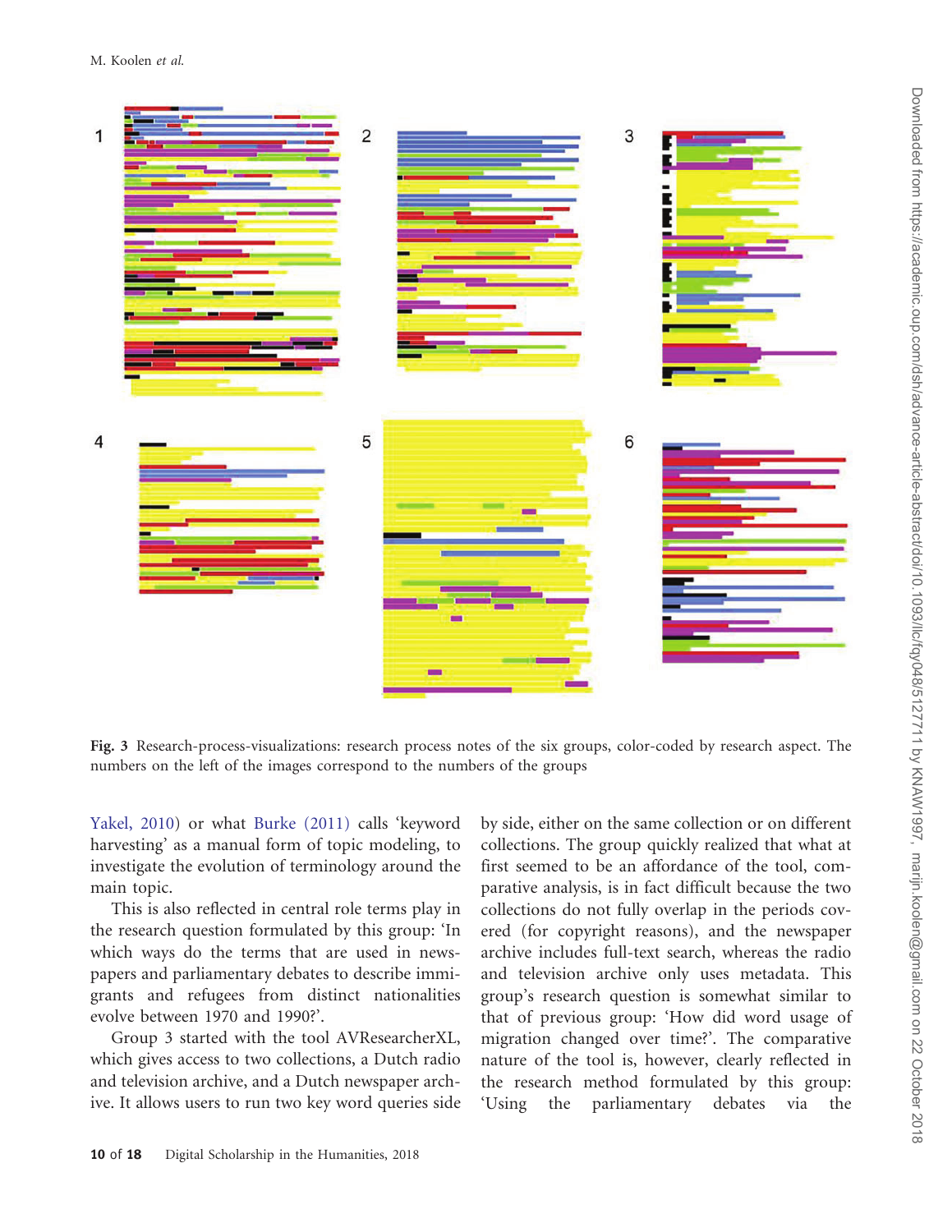Parliamentary Debate Search system as a baseline to trace the development of word usage, how can other data sets be used to characterize the developments?'.

Group 4 is relatively brief in their notes. They explicitly address the question whether their research question may or may not depend on available data and tools:

We struggled with the scope of the question: should we adapt it to the sources we have at hand right away? Or do we want to make up a question that we are not sure we can answer, because we might not be able to extrapolate from the materials that we have available (because of limitation of the sources)? It is likely that when we do the latter, we end up more with tool criticism than with actual answers to questions.

Their reflections on their own research question: 'How is the topic migration present in cultural expression? Comparing end of 60s with 90s' follows a similar pattern. They noted: 'We started with ambitious research questions. Through bumping into limitations, research question slowly disappeared from view'.

Group 5's notes are hardly about tools, data, methods, and research questions directly, but mainly reflections on these topics, indicated by the yellow color. For example:

The type of questions we think of is already influenced by what we expect to be possible with the tools ('how did people think about' became 'what terms were used', so this is based on available metadata/presentation of the material).

The resulting research question is indeed termcentric: 'What were the terms used for migrants around the time of Suriname's independence in 1975? Taking a five year window from 1975 to 1980'.

Group 6 quickly starts with key word searches related to 'migrants' and 'integration' to identify which specific topics are viable for inquiry. Once they have established that 'integration' is more fruitful, they use explorations around this topic to address questions about how the tool constraints and

steers them toward specific questions and analyses. Their lab notes suggest that part of the time during the workshop is used to try to carry out the actual research with the goal to find the answers to the research question discussed. For some queries it is unclear to what extent these are still intended to help in refining the research question. They formulated their research question as: 'In what way can we use word frequencies in parliamentary speeches as an indicator for political viewpoints on integration?'

The main point in the process when questions changed was when scholars identified the boundaries of the available corpus and the properties of the (meta)data. In all cases, questions around the discussion of migration and refugees were refined by zooming in on either specific organizations (e.g. Dutch political parties Partij Voor de Vrijheid and Volkspartij voor Vrijheid en Democratie), specific regions (Surinam), specific periods (1990–2014, 1970–90, and late 60s and 90s), or specific topics (assimilation).

#### 4.3 Meta-discussion about the workshop

The workshop closed with a general discussion in which participants were asked to reflect on the value of the format and outcomes of the workshop.

One of the main points raised is that, in using digital tools, scholars are not always reflectively questioning what they are doing. Participants who had worked on the same data sets in the workshop as in previous projects realized that back then they did not reflect in the same way and ask the questions they asked themselves in this workshop. The participants agreed that the explicit reflection on tool use in the format of a workshop, where they work together and can discuss findings on the same or similar assignments, tools, and data sets, is an effective way to critically assess the use of digital tools. Here—interestingly—analogue tools such as postits and pen-and-paper can help to stimulate this reflection as they pull scholars out of the environment of digital research.

The importance of documentation was another important topic in the discussion. One group mentioned they explicitly looked for documentation on the digital tools they considered, to find out how these tools work, what data they give access to or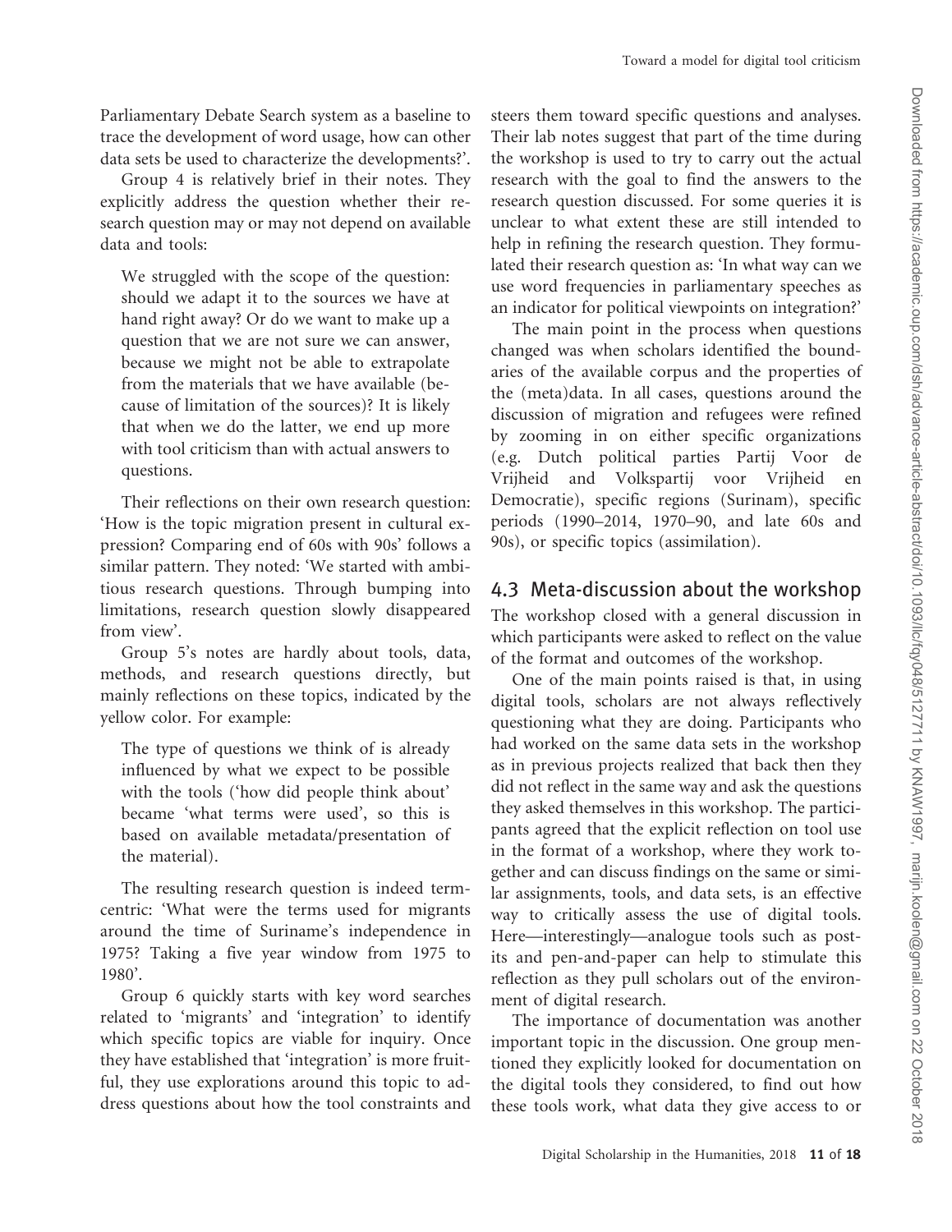what formats they accept, how they transform data, and for what purposes these tools were made. Such documentation is often limited or not present at all but is crucial in understanding whether a tool does what a user thinks it does. Digital tools are boxes that can be opened up to a certain extent by tool builders, either by providing source code or documentation, or working directly with (other) scholars and discuss how they work. Another group noted that scholars often attempt to use a tool for a specific part of the research but upon hitting the limitations of that tool, come up with workarounds. These are often very useful but rarely documented. One participant said he would like to know what workarounds others have developed, so he can possibly reuse them.

The third main topic that was discussed is data literacy and the complex interactions between digitals tools and data. Some participants argued that the opacity of tools means they only get in the way of getting to grips with the data: 'We don't want a tool, we want the raw data'. They felt that researchers should have a basic understanding of data and how it is structured. They noticed that in using digital tools for research, they keep going back to the data and metadata, and the underlying structures and schemes used. 'Being able to look at a SPARQL<sup>4</sup> query and maybe not being able to write it yourself but at least to understand what it's doing ... That is the literacy that we certainly should have'. 'The more directly you are able to query data, the more confident you are about what you get out'.

This points to the difficulty of separating tools and data. Once you separate the digital tool from the digital data, whatever you do with the data will involve some other tool, as interacting with digital data always requires some tool, however rudimentary, to mediate. 'Tools are intimately related to the data'. Before choosing a tool to perform data transformation or analysis, a researcher has to critically evaluate the data they use as input to the tool. Although the question remains to what extent one can separate data criticism from tool criticism, because one of the aspects of digital data criticism is to assess how it was created and shaped by previous digital technologies in the first place. This

prompted the question: 'What actually is the raw data?'

There is a long process of tools, even for digitization only. When confronted with a digitized data set, there are already many questions regarding the digitization process, especially around Optical Character Recognition (OCR) and text interpretation. Did the OCR process use language-specific models and parameters in deciding between candidate characters or words? How did the digitization process deal with aspects like image noise, marginalia, tilted scans, missing fragments, cuts, and holes in the page?

Furthermore, critiquing the chain of tools that are involved to create an online key word search interface of a large digitized archive blends naturally with critiquing of analogue processes of constructing that archive. One question is how the metadata formats, institutional cataloging policies, selection criteria for materials to include, and the cataloging choices and behaviors of individual catalogers and documentalists have changed over the decades or centuries of an institute's history.

This led to the suggestion that we also primed in our workshop setup: work out a method of digital data and tool criticism in phases that follow the phases of the research process, e.g. exploration, analysis, and presentation (Bron et al[., 2016](#page-16-0)). In each phase, criticism should focus on tool use as a chain of steps or interactions. In analyzing data that is presented in a particular tool at a particular step, it is important to understand what previous data interactions and transformations led to that view on the data and how that process shapes what a user sees.

# 5. Discussion: Reflection as Integrative Practice

Digital tool criticism forces us to step back and assess how tools fit in our research methodologies. We chose to focus on the exploratory phase to draw out the questions around digital tools in the initial steps.

The most important lesson learned in this workshop is that the choice to have participants work in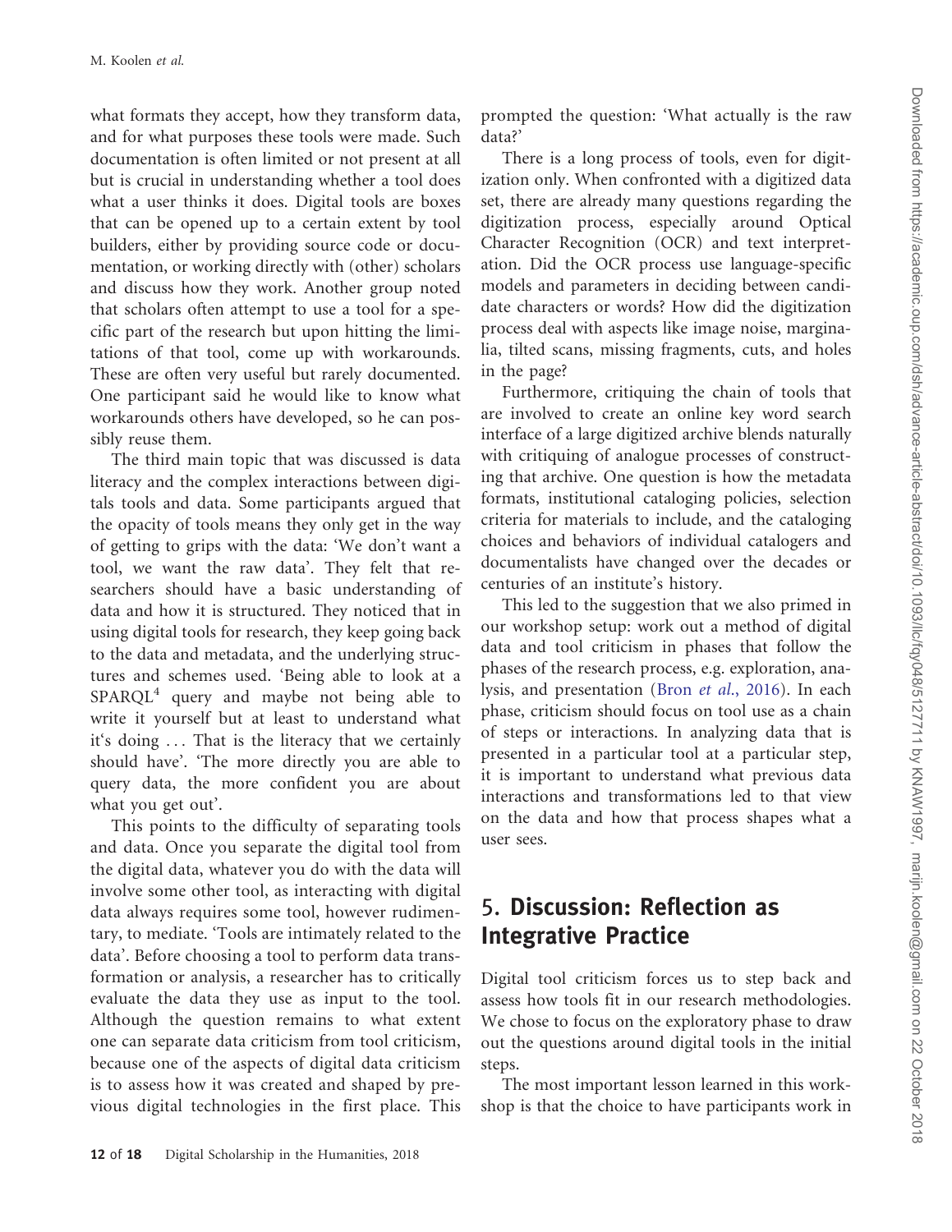groups and write down their steps encouraged them to reflect on their own research process and the role of tools in it. By introducing the model of [Maxwell](#page-16-0) [\(2013\)](#page-16-0) and Owens' discussion of its role in digital humanities research, participants could easily separate tools, data, and methods and question and reflect on each aspect individually and in interaction with each other. Digital tool criticism requires scholars to relate the choice and use of tools to the phase of their research. Scholarly publications should not only focus on what we have learned about, e.g. migration through using digital tools, but also reflect on the process by which we learn and generate new knowledge and insights.

Therefore, we consider reflection is the central concept in digital tool criticism. Reflection as practice integrates all elements of research to critically assess and use digital tools: research questions, methods, tools, and data are interdependent and choices regarding them are shaped in an interactive and reflective research process. Why are particular data, tools, and functionalities chosen? Why are certain directions discarded in favor of different directions? What insights led to a change in direction, and what new insights does that give? Our analysis of the notes and posters made by the participants suggests that research method should be included as separate concepts in a model for digital tool criticism. At the same time, the role of the researcher is not mentioned in the notes and posters but only came up in the closing discussion of the workshop when participants were reflecting on the workshop and on digital tool criticism as a method, so we argue that researcher makes less sense as an explicit concept in the model. These considerations lead to a different model, shown in [Fig. 4,](#page-13-0) in which research method is brought back into the model and reflection is added to replace 'researcher' and is considered as integrative practice encompassing all other concepts.

Adopting this type of reflection in research practice has consequences for how we conduct and organize our work. In other words, it affects our methodologies. Much like research in the late 19th and early 20th century, we have to reflect on how tools organize, access, and analyze our materials before we can apply them in

researching the materials. As [Scheinfeldt \(2008\)](#page-16-0) argues:

Late 19th and early 20th century scholarship was dominated not by big ideas, but by methodological refinement and disciplinary consolidation. Denigrated in the later 20th century as unworthy of serious attention by scholars, the 19th and early 20th century, by contrast, took activities like philology, lexicology, and especially bibliography very seriously. Serious scholarship was concerned as much with organizing knowledge as it was with framing knowledge in an ideological construct.

The explicitness of digital tools prompts scholars to ask questions about them that may not always have been obvious when working with analogue tools. Questions regarding the selection, normalization, and organization of data in indexes have correspondences with questions about traditional access tools for archives, libraries, and heritage collections. This goes beyond recognizing the politics and rhetorical construction of archives [\(Finnegan,](#page-16-0) [2006,](#page-16-0) p. 118), to understanding the history of collection creation, organization, and management. An institution's history of gathering and organizing materials into collections and changes in institutional policy regarding these activities are rarely documented in great detail but are also rarely considered or reported in research that makes use of these collections, e.g. how selection criteria and topical or subject indexing of archival materials have changed over time, how indexers applied the chosen controlled vocabularies and conducted their document analysis, and how different indexers made different interpretive choices regarding the relevance of index terms. All these affect accessibility of archival materials. Yet with digital tools and data, these types of questions are posed frequently. Perhaps the disconnect between distant reading perspectives and established close reading methods prompts scholars to question how to make sense of such reductive views on the data and how these views relate to a scholar's expectations derived from background knowledge. For instance, seeing search results represented as a frequency graph on a timeline, a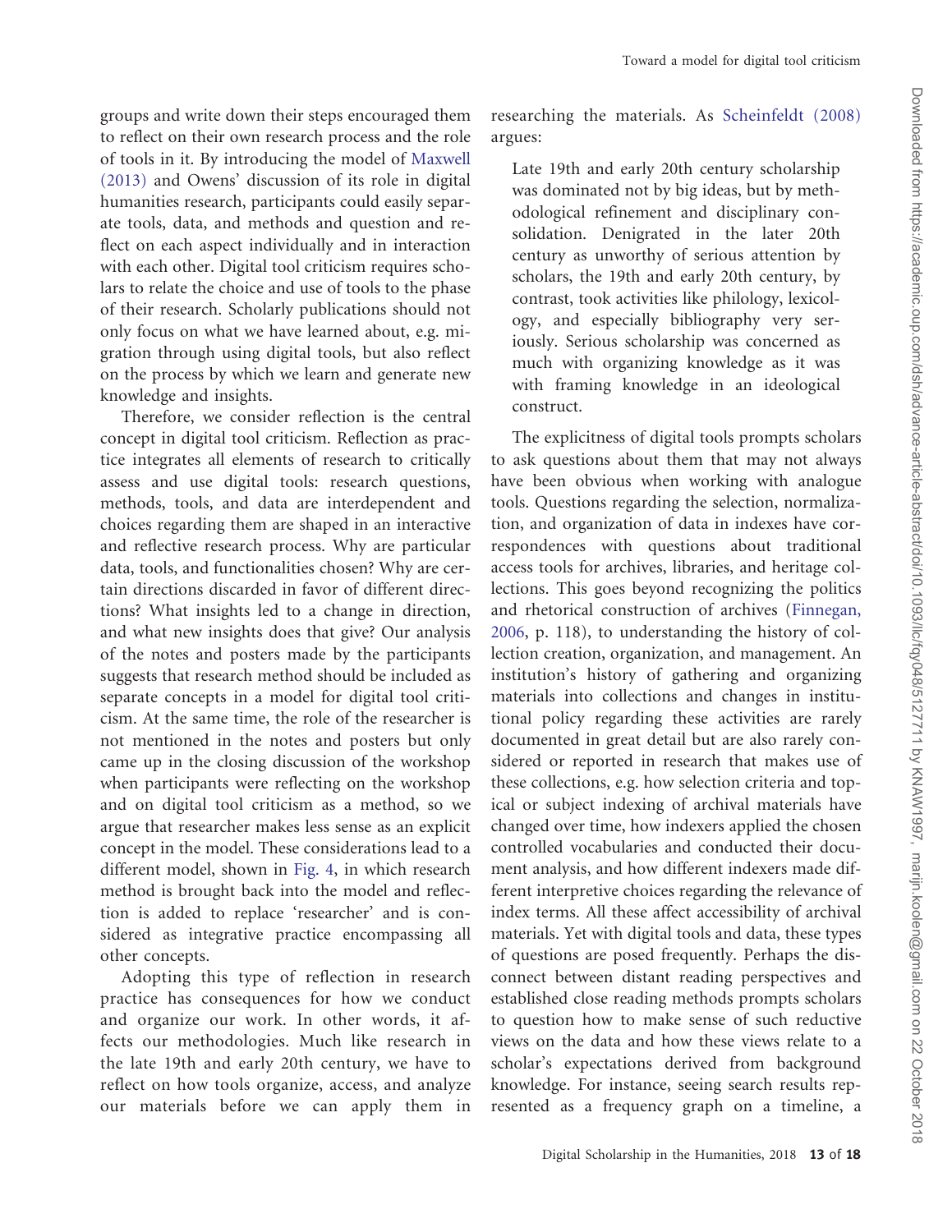Downloaded from https://academic.oup.com/dsh/advance-article-abstract/doi/10.1093/llc/fqy048/5127711 by KNAW1997, marijn.koolen@gmail.com on 22 October 2018 Downloaded from https://academic.oup.com/dsh/advance-article-abstract/doi/10.1093/llc/fqy048/5127711 by KNAW1997, marijn.koolen@gmail.com on 22 October 2018

<span id="page-13-0"></span>

Fig. 4 An interactive model of digital tool criticism, where reflection integrates the four concepts of research questions, methods, data, and tools as interactive and interdependent parts of the research process

scholar might see a peak or a dip in a certain period and wonder how it relates to what they know about that period, but also how it relates to the history of the collection being searched.

The main questions center around complex relationship between tools and data in a digital environment. The first aspect is how tools select, filter, and give access to data. Tool limitations may form a barrier to having full access to a set of data because a tool may be the only way to access them, as with Web-based tools that gives access to digital archives and heritage collections. Access to digital sources is often mediated through digital tools, which suggests an integrated criticism of tools and sources. Another issue with many digital tools working on integrated data sets is that they lack information about what data are accessible through the tool, how that data have been selected, and how tool features include or exclude certain parts of the data. This makes it hard for scholars to judge whether what they see is all there is, or that other data have been filtered out or is simply not available in the tool.

The second aspect is how tools transforms the data they operate on and thereby can change the nature of the data and how they can be interpreted.

To critically evaluate the suitability of digital tools for a particular research scope and approach, a scholar needs to have a basic understanding of how they work and what they do and do not do. We agree with [Schmidt \(2016\)](#page-16-0) that this need not necessarily be at the level of algorithmic detail, but at the level of data transformations. Some tools are extremely complex with hundreds of algorithms, and some require advanced mathematical knowledge to fully comprehend but which is not necessary to meaningfully use the tool in research. However, at the level of data transformations, the workings of tools represent data interpretations and directly affect methodology. In this sense, the selection and filtering of data discussed above are also transformative. Key word search not only selects or filters but also reorganizes data sources, taking them out of their individual contexts and placing them together in a list of search results, often ordered by algorithmically determined relevance. This also makes it clear that the choices made by the researcher to use certain key words or to use certain tools in a particular order should be included in the critical assessment of a tool and that this is an important reflective step in the research process.

Another aspect of tools is interfaces. Interfaces are often introduced with comments about how easy to use they are. Incorporating digital tools in research is never easy and always requires critical reflection on how they mediate between researchers and their materials of study. Attractive and intuitive interfaces make it easy to forget that under the hood, many choices are made based on implicit or explicit assumptions of the creators of the tools that may or may not align with the assumptions of their users.

This has led to the following definition or demarcation of the concept of digital tool criticism:

With digital tool criticism we mean the reflection on the role of digital tools in the research methodology and the evaluation of the suitability of a given digital tool for a specific research goal. The aim is to understand the impact of any limitation of the tool on the specific goal, not to improve a tool's performance. That is, ensuring as a scholar to be aware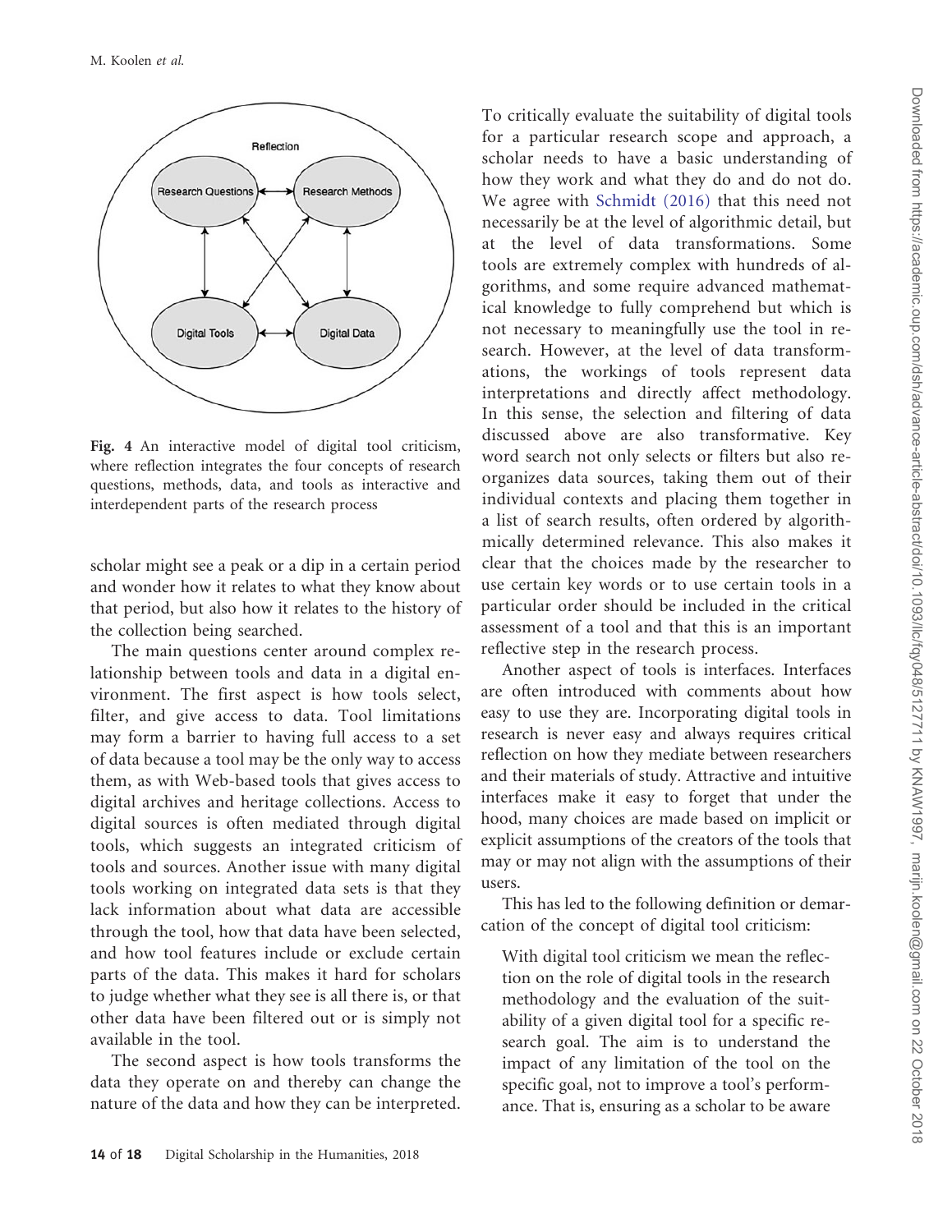of the impact of a tool on research design, methods, interpretations and outcomes.

This requires researchers, data custodians, and tool providers to understand issues from different perspectives. Researchers need to be trained to anticipate and recognize tool bias and its impact on their research results. Data custodians and tool providers, on the other hand, have to make information about the potential biases of the underlying processes more transparent. This includes processes such as collection policies, digitization procedures, data enrichment and linking, quality assessment, error correction, and search technologies ([Traub](#page-16-0) [and Van Ossenbruggen, 2015](#page-16-0)).

Reflection on tool use in a research process suggests an element of experimentation, the latter being widely considered as important element in digital tool use (cf. Section 2). One way to critically evaluate a tool for a given purpose is to experiment with different ways of applying the tool. This allows evaluation from multiple experiences and perspectives. A concrete example is a simple heuristic of testing alternative key word queries and compares the number of results or analyzes the overlap in results, which can reveal the inner workings of tools. Experimentation is a skill in the sense that there are good and bad ways to experiment with a tool to assess its impact on data and interpretation. Experimentation also helps scholars to reflect on and challenge their own assumptions regarding tools and data.

Reflection on procedure and method does not come naturally while doing research, especially when interfaces resemble those we use every day. This is where collaborative sessions are useful, each person bringing their own experiences and skills. For digital tool criticism, it helps to have both scholars and tool developers involved in the discussion. Collaboration also affords brainstorming ideas and coming up with experiments to quickly test hypotheses. At the same time, collaborative research raises the issue of being less involved in the entire process, especially in presenting parts of scholarly work that were done by others. In the case of humanities scholars and computer scientists, it may be difficult to establish to what extent they understand each other's contributions.

# 6 List of Recommendations

Based on the discussion points above, we provide a list of recommendations for conducting digital tool criticism for (1) tool creators and maintainers and (2) humanities scholars.

First, creators and maintainers that give access to data sets, stand-alone tools, and tools built around data sets should provide documentation describing a range of details of these data sets and tools:

- For data sets it is important to describe the selection criteria and any data processing and transformations performed on the selected data before it is made available. Selections, normalizations, aggregations, and other steps that affect the input data need to be described, at least at a high level, so that researchers can reason about what is in the data sets and what is not, and how the transformations affect the ways they can validly interpret the data.
- $\bullet$  For tools it is important to describe what functionalities are available and how each of these selects, filters, and transforms data, so scholars can reason how they change the nature and scope of the data from input to output. From the workshop discussion came the recommendation for tool builders to have an 'about' page with each digital tool that covers these aspects.

Second, humanities scholars using digital tools in their research should reflect and report on their choices for those tools. We make the following recommendations:

- Digital tool criticism should analyze and discuss tools at the level of data transformations. Reflect on how inputs and outputs differ and what this means for interpreting the transformed data.
- $\bullet$  Source criticism, tool criticism and data criticism (as output of the tools they used) should be integrated and incorporated in the research process. Scholars should reflect and report on how these three aspects contribute to the scope of the data and how that aligns with the scope of the research questions.
- $\bullet$  Scholars should document and share the workarounds they develop in dealing with limitations of tools. Aspects to document are the types of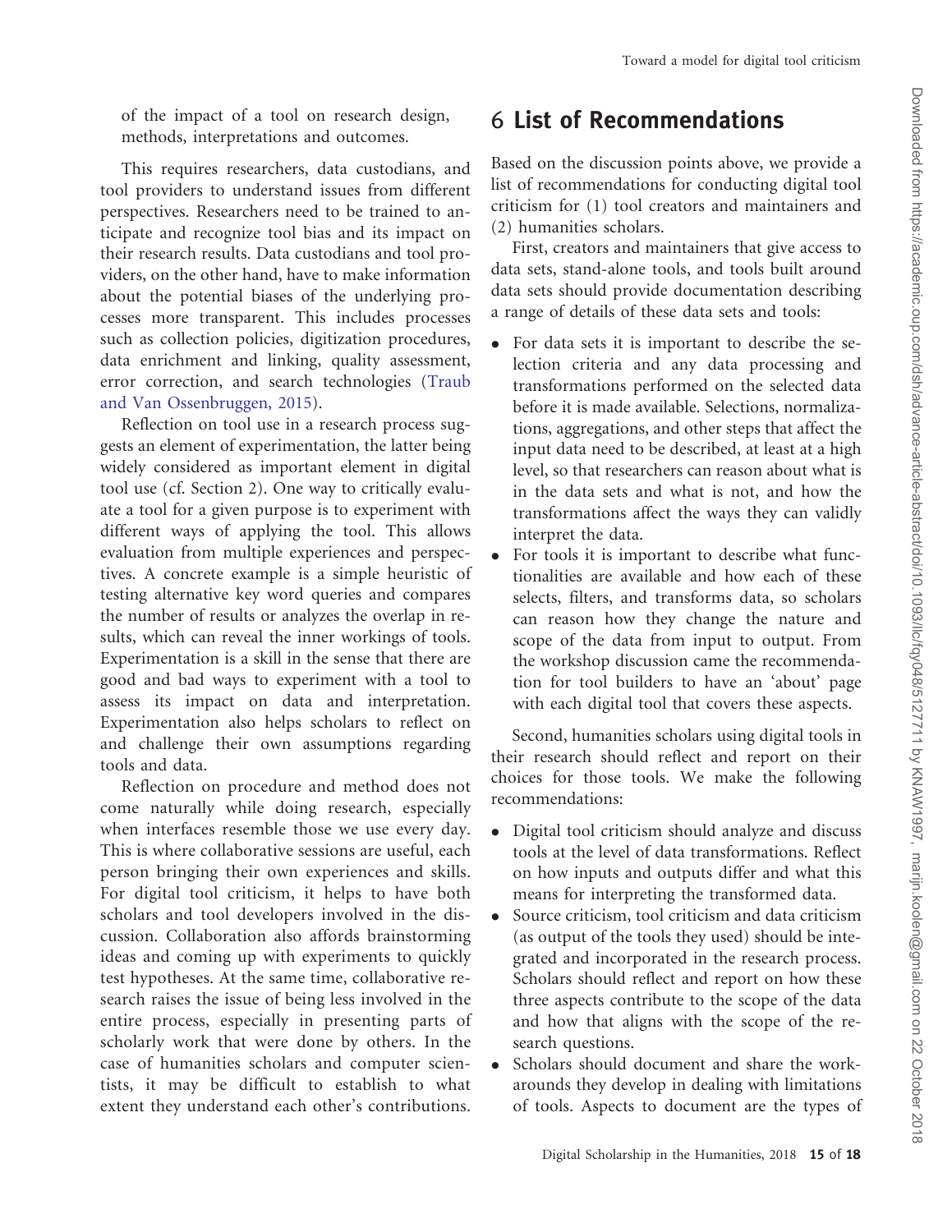activities that a tool does not support well and what alternative steps with the same or other tools have been taken.

- The research process should include experimentation to find out how digital tools work in terms of modeling and transforming data, and to bring out and refine scholars' own assumptions about tools.

A good way to perform digital tool and data criticism is to use a checklist of questions to ask about the tools and data:

- $\bullet$  Questions to ask about digital data: Where do the data come from? Who made the data? Who made the data available? What selection criteria were used? How is it organized? What preprocessing steps were used to make the data available? If digitized from analogue sources, how does the digitized data differ from the analogue sources? Are all sources digitized or only selected materials? What are known omissions/gaps in the data?
- $\bullet$  Questions about digital tools: Which tools are available and relevant for your research? Which tool best fits the method you want to use? How does the tool fit the method you want to use? For which phase of your research is this tool suitable? What kind of tool is it? Who made the tool, when, why, and what for? How does the tool transform the data that it works upon? What are the potential consequences of this?
- Questions about digital search tools: What search strategies does the tool allow? What feedback about matching and non-matching documents does the tool provide? What ways does the tool offer for sense-making and getting an overview of the data it gives access to?
- Questions about digital analysis tools: What elements of the data does the tool allow you to analyze qualitatively or quantitatively? What ways of analyzing does the tool offer, and what ways to contextualize your analysis?

Although there are also digital publication tools, we did not yet look into this within the confines of the workshop. The workshop focused on tools for exploration and also on tools for analysis, as

exploration often incorporates different forms of analysis.

# 7 Conclusion and Future Steps

In this article we argued that reflection can be seen as an integrative practice. Our research is based on the outcomes of a workshop in which we brought together people with an interest in Digital Humanities research. One of the findings was that collaborative note-taking and reflection is an effective way to make scholars more aware of limitations of data and tools but more importantly of their own research process and the questions, considerations, and choices they have. In that sense, the format of the workshop was a success. Therefore, we are planning further iterations of this workshop where we tighten the protocol for tracking the research process. For instance, we will try to let our future participants make their own 'research-process-visualizations', since we expect these visualizations to be a great help in their reflection process. We also plan to include logging of system interactions in future workshops, so that participants can connect the steps in their research process to specific interactions with tools and also see when they switch between tools.

A challenge of any workshop is to find a balance between priming of participants in providing working definitions, tools, and assignments and enabling to draw conclusions on the outcomes of workshop in a collaborative fashion. We believe it is important to build on existing knowledge and experiences, and therefore we plan to share this article with all future participants, so we can build an even more broadly shared framework for digital tool criticism. In a follow-up workshop to the one discussed in this article, we have to think about a way to let participants also co-author guidelines, perhaps by let them write and test guidelines during the workshop and/ or create a voting system by which guidelines can be ranked according to their perceived importance. Moreover, our workshop focused on the first phase of research—exploration—and related tools. It would be valuable to retake the workshop for all other phases as well to test our model of reflection as integrative practice.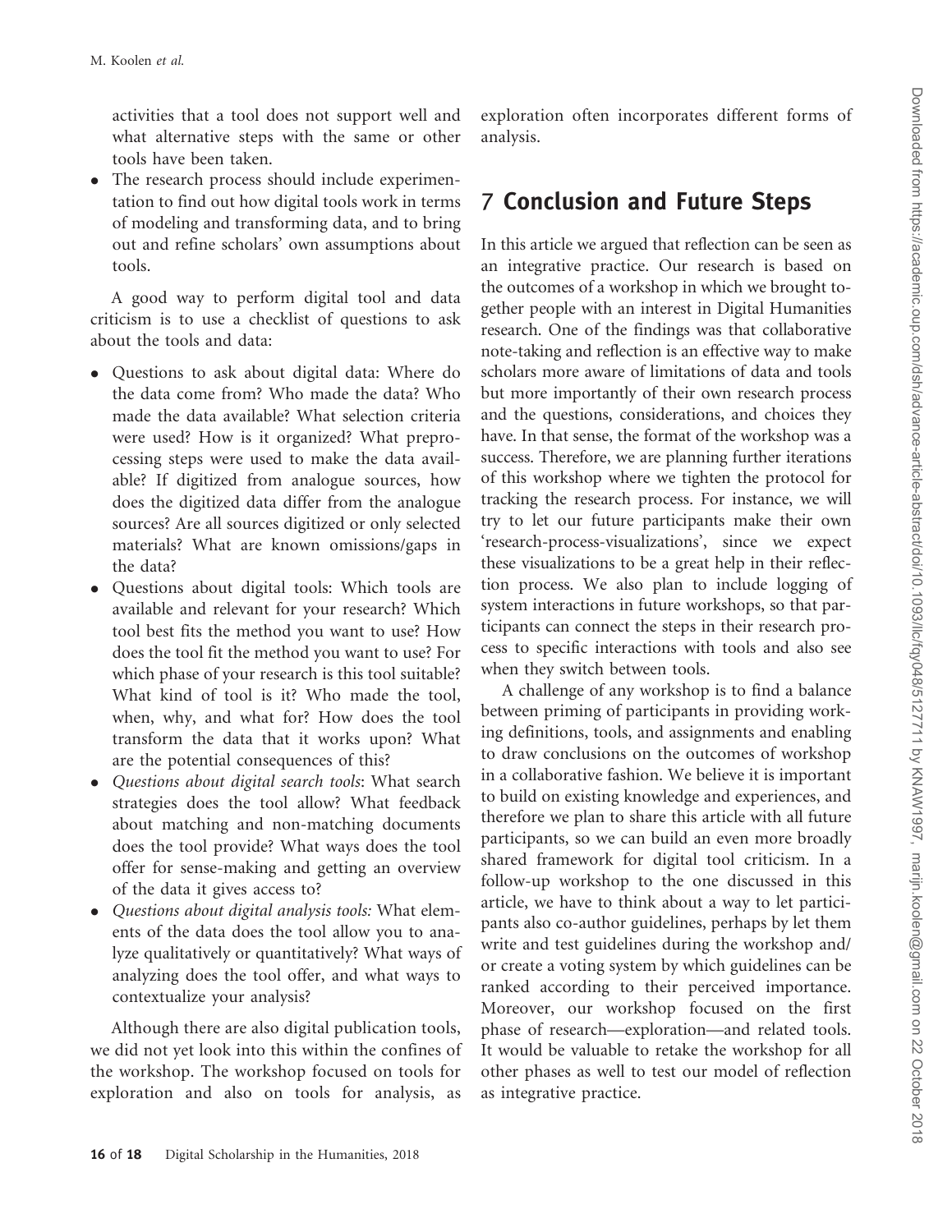# <span id="page-16-0"></span>Funding

This work was supported by the VRE4EIC project, a project that has received funding from the European Union's Horizon 2020 research and innovation program under grant agreement number 676247 and by the CLARIAH-CORE project financed by NWO [\(www.clariah.nl](http://www.clariah.nl)).

# References

- Bhattacherjee, A. (2012). Social Science Research: Principles, Methods, and Practices. Tampa, FL: Global Text Project.
- Bron, M., van Gorp, J., and de Rijke, M. (2016). Media studies research in the data-driven age: how research questions evolve. Journal of the Association for Information Science and Technology, 67(7): 1535–1554.
- Burke, T. (2011). How i talk about searching, discovery and research in courses. In Easily Distracted. [https://](https://blogs.swarthmore.edu/burke/blog/2011/05/09/how-i-talk-about-searching-discovery-and-research-in-courses/) [blogs.swarthmore.edu/burke/blog/2011/05/09/how-i](https://blogs.swarthmore.edu/burke/blog/2011/05/09/how-i-talk-about-searching-discovery-and-research-in-courses/)[talk-about-searching-discovery-and-research-in](https://blogs.swarthmore.edu/burke/blog/2011/05/09/how-i-talk-about-searching-discovery-and-research-in-courses/)[courses/](https://blogs.swarthmore.edu/burke/blog/2011/05/09/how-i-talk-about-searching-discovery-and-research-in-courses/) (accessed 1 March 2018).
- Drabenstott, K. M. (2001). Web search strategy development. Online, 25(4): 18–27.
- Fickers, A. (2012). Towards a new digital historicism? Doing history in the age of abundance. View Journal, 1(1): 19–26. [http://orbilu.uni.lu/bitstream/10993/7615/](http://orbilu.uni.lu/bitstream/10993/7615/1/4-4-1-PB.pdf) [1/4-4-1-PB.pdf](http://orbilu.uni.lu/bitstream/10993/7615/1/4-4-1-PB.pdf).
- Finnegan, C. A. (2006). What is this a picture of? Some thoughts on images and archives. Rhetoric and Public Affairs, 9(1): 116–23.
- Gibbs, F. and Owens, T. (2013). The hermeneutics of data and historical writing. In Nawrotzki, K. and Dougherty, J (eds), Writing History in the Digital Age. Ann Arbor, MI: University of Michigan Press. DOI: http://dx.doi.org/10.3998/dh.12230987.0001.001.
- Graham, S., Milligan, I., and Weingart, S. (2015). Exploring Big Historical Data: The Historian's Macroscope. London: Imperial College Press.
- Giuliano, J. (2017). Toward a praxis of critical digital sport history. Journal of Sport History, 44(2): 146-59.
- Hitchcock, T. (2013). Confronting the digital or how academic history writing lost the plot. Cultural and Social History, 10(1): 9–23.
- Huistra, H. and Melink, B. (2016). Phrasing history: Selecting sources in digital repositories. Historical

Methods: A Journal of Quantitative and Interdisciplinary History, 49(4): 220–9.

- Kendall, D. (2012). Sociology in Our Times. Belmont: Cengage Learning.
- Marshall, C. and Rossman, G. B. (2010). Designing Qualitative Research. London: Sage.
- Maxwell, J. (2013). Qualitative Research Design: An Interactive Approach, 3rd edn. London: SAGE.
- Owens, T. (2014). Where to start? On research questions in the digital humanities. In Trevor Owens. [http://www.](http://www.trevorowens.org/2014/08/where-to-start-on-research-questions-in-the-digital-humanities/) [trevorowens.org/2014/08/where-to-start-on-research](http://www.trevorowens.org/2014/08/where-to-start-on-research-questions-in-the-digital-humanities/)[questions-in-the-digital-humanities/](http://www.trevorowens.org/2014/08/where-to-start-on-research-questions-in-the-digital-humanities/) (accessed 1 March 2018).
- Putnam L. (2016). The transnational and the text-searchable: digitized sources and the shadows they cast. American Historical Review, 121(2): 377–402.
- Scheinfeldt, T. (2008). Sunset for ideology, sunrise for methodology? In Found History. [http://foundhistory.](http://foundhistory.org/2008/03/sunset-for-ideology-sunrise-for-methodology/) [org/2008/03/sunset-for-ideology-sunrise-for-method](http://foundhistory.org/2008/03/sunset-for-ideology-sunrise-for-methodology/)[ology/](http://foundhistory.org/2008/03/sunset-for-ideology-sunrise-for-methodology/) (accessed 1 March 2018).
- Schmidt, B. (2016). Do digital humanists need to understand algorithms? Debates in the Digital Humanities, 2016 edn. Minneapolis, MN: University of Minnesota Press.
- Solberg, J. (2012). Googling the archive: digital tools and the practice of history. Advances in the History of Rethoric, 15: 53–76.
- Traub, M. C. and Van Ossenbruggen, J. R. (2015). Workshop on tool criticism in the digital humanities. CWI Techreport.<https://ir.cwi.nl/pub/23500>.
- Underwood, T. (2014). Theorizing research practices we forgot to theorize twenty years ago. Representations, 127(1): 64–72.
- Van Eijnatten, J., Pieters, T., and Verheul, J. (2013). Big data for global history: the transformative promise of digital humanities. BMGN Low Countries Historical Review, 128(4): 55–77.
- Van Gorp, J. and de Leeuw, J. S. (2018, forthcoming) Methods of data collection with/in digital television archives: digital television historiography. In Van den Bulck, H., Puppis, M., Donders, K., and Van Audenhove, L. (eds), Palgrave Handbook for Media Policy Methods. Basingstoke, UK: Palgrave.
- Yakel, E. (2010). Searching and seeking in the deep web: primary sources on the internet. In Working in the Archives: Practical Research Methods for Rhetoric and